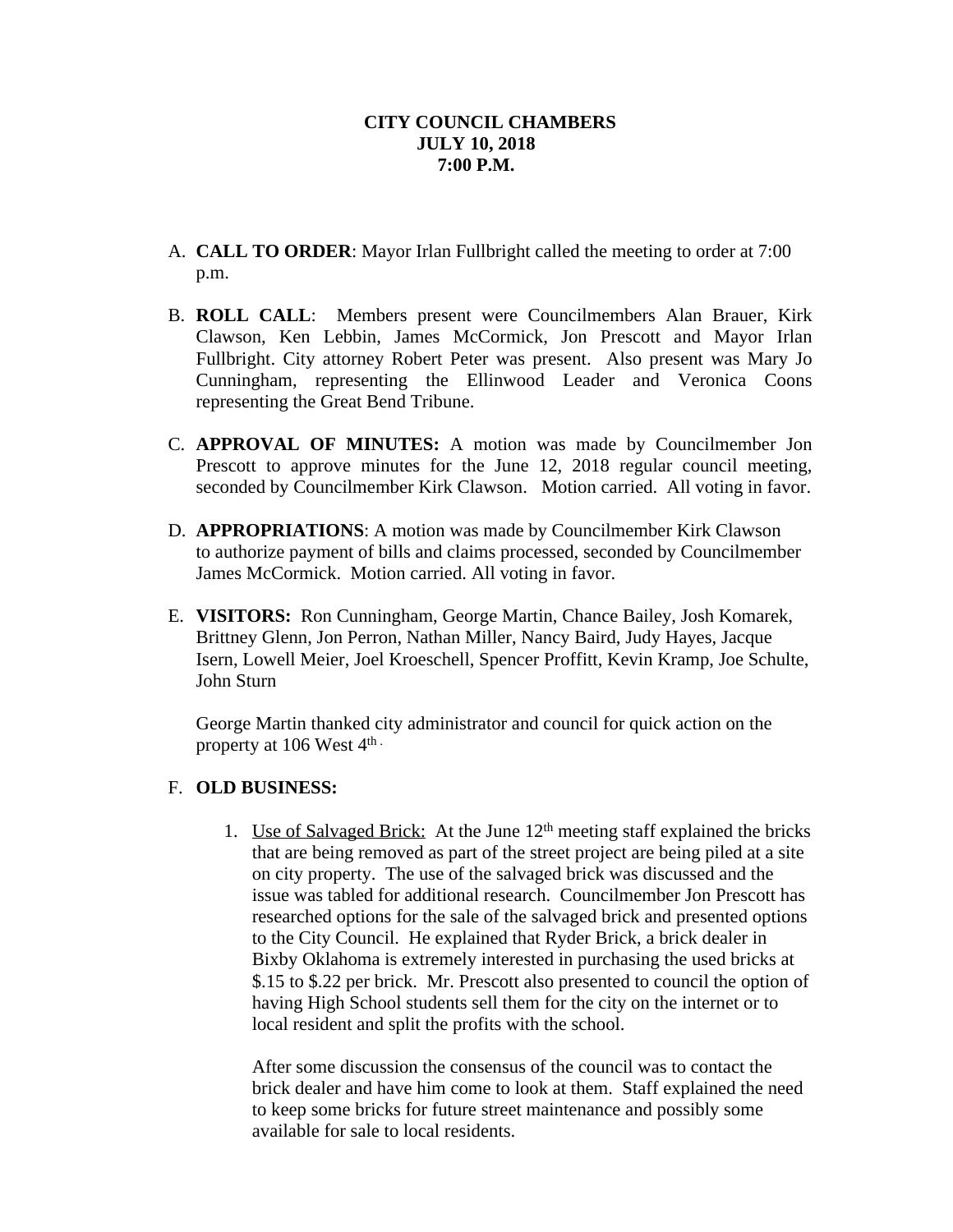2. Roles and Responsibilities of the Mayor: At the June  $12<sup>th</sup>$  meeting, staff explained there has been some discussion about what roles and authority the mayor has pertaining to management of city personnel. The issue was tabled to allow council time to review the state statues regarding this issue. After some discussion the consensus of the council would be to pass an ordinance that would require majority council approval to terminate an appointed city official and give the mayor the authority to suspend an appointed official for up to 30 days, until council could take action. Council directed legal counsel to draft an ordinance pertaining to this issue.

## G. **NEW BUSINESS**:

- 1. Service Award: A service award was presented to Jim Elsen for his 5 years of service to the Ellinwood EMS Department.
- 2. Request for Use of Wolf Park: Nancy Baird representing Doll Insurance was present at the meeting to request the use of Wolf Park as a gathering place for a Cruise Night on August 17<sup>th</sup> from 7:00 to 10:00 p.m.

A motion was made by Councilmember James McCormick to approve the use of Wolf Park, seconded by Councilmember Jon Prescott. Motion carried. All voting in favor.

3. Set Work Study Session for 2019 Budget Review: A study session is recommended to review the 2019 budget on July 23, 2018

A motion was made by Councilmember Ken Lebbin to schedule the budget review session for Monday, July 23, 2018 at 7:00 pm, seconded by Councilmember Alan Brauer. Motion carried. All voting in favor.

4. Review of Bids for Driveway Entrance Bridge for Flood Control Project: Presented to council were 5 bids received for the driveway entrance bridge flood control project at 1170 E. Barton County Road. The bid opening was on July 10, 2018 at 2 p.m. and the bids received were as follows:

| Bob's Oil Service, Inc.         | \$86,125.35  |
|---------------------------------|--------------|
| L & M Contractors, Inc.         | \$107,748.00 |
| Suchy Construction, Inc.        | \$108,906.39 |
| Hwa Davis Const. & Supply, Inc. | \$118,684.00 |
| Smoky Hill, LLC                 | \$196,638.15 |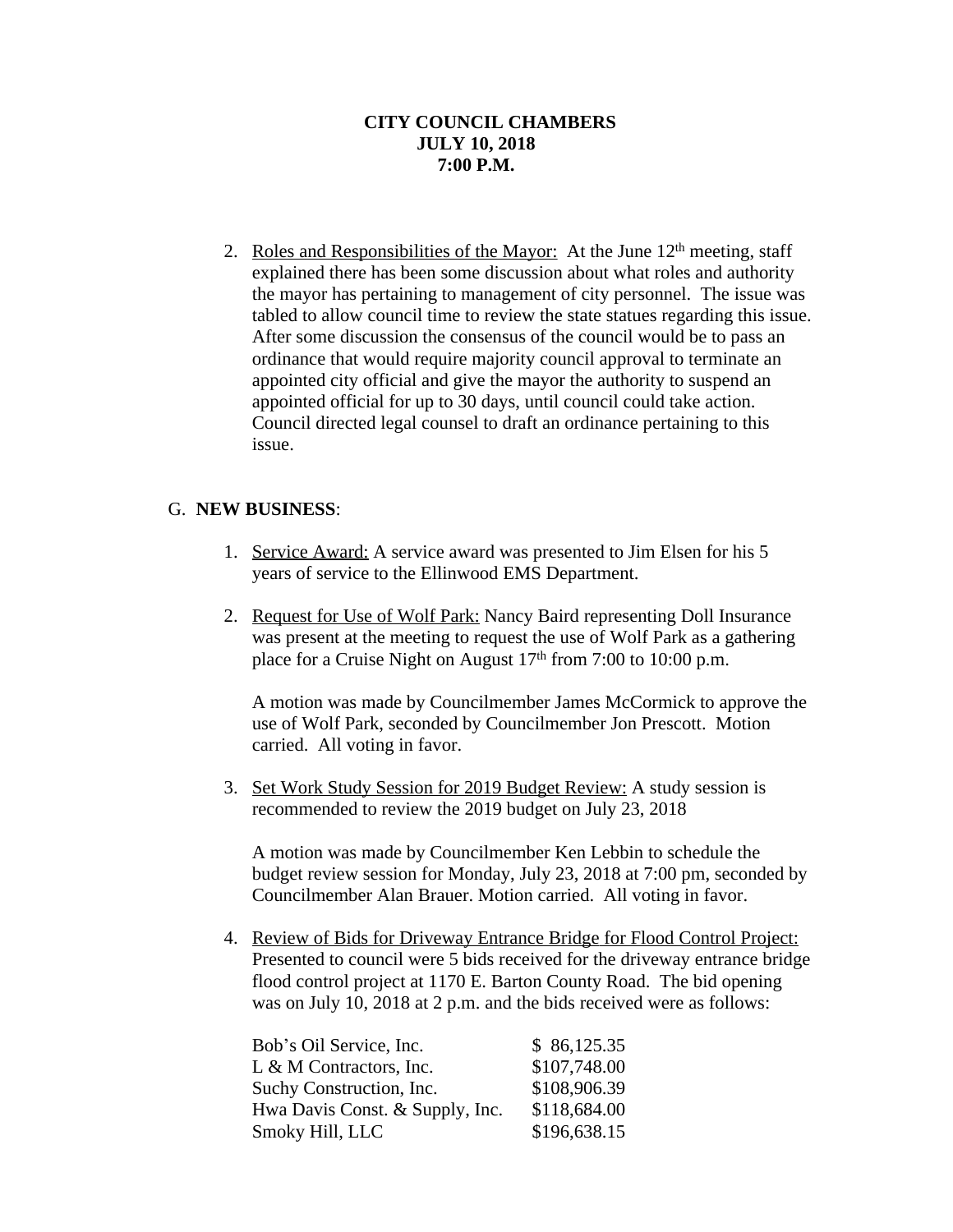Joel Krosschell with EBH & Associates was present at the meeting and explained that he had reviewed the bids received and found a mistake on the bid form from Bob's Oil Service. He adjusted the bid form and discussed with Bob Long to make sure Mr. Long was in agreement with the changes noted. The adjusted bid amount is reflected above. A motion was made by Councilmember Jon Prescott to approve the low bid from Bob's Oil Service Inc. in the amount of \$86,125.35, seconded by Councilmember Ken Lebbin. Motion carried. All voting in favor.

- 5. Discussion of Speed Limits on East E Street: Staff explained there has been a request by a local resident who lives along East E Street to have the speed limits reduced and posted along the stretch of road that borders the city limits. The request was first made to the county and the county commissioners have agreed to make the changes in the speed limit. If council is in agreement, they will need to consider adopting an ordinance because this road is partially in the city limits. The council directed legal counsel to draft an ordinance regarding the speed limit decrease. A motion was made by Councilmember Jon Prescott to approve cost sharing with the county for half the cost of the signs, seconded by Councilmember Kirk Clawson. Motion carried. All voting in favor.
- 6. Review of Ambulance Rates: Presented to council for review was Ordinance 2018-3, regarding fees for ambulance services. As Medicare and Medicaid change their approved ambulance fees schedules, it is necessary that ambulance services also modify their fee schedules as well.

A motion was made by Councilmember Ken Lebbin to approve Ordinance No. 2018-3, seconded by Councilmember Kirk Clawson. Motion carried. All voting in favor.

7. Arc Flash Study: Staff explained that electrical workers are subjected to many dangers including burns from arc flashes and are required to wear fire resistive clothing and other PPE (personal protective equipment). OSHA/KDHE have approved guidelines set by NFPA 70e that require anyone that maintains an electrical system to have an Arc Flash study done. Presented to council were the following proposals for a study:

| Utility HelpNet, Inc.   | \$21,200 |
|-------------------------|----------|
| Mid-States Energy Works | \$ 8,500 |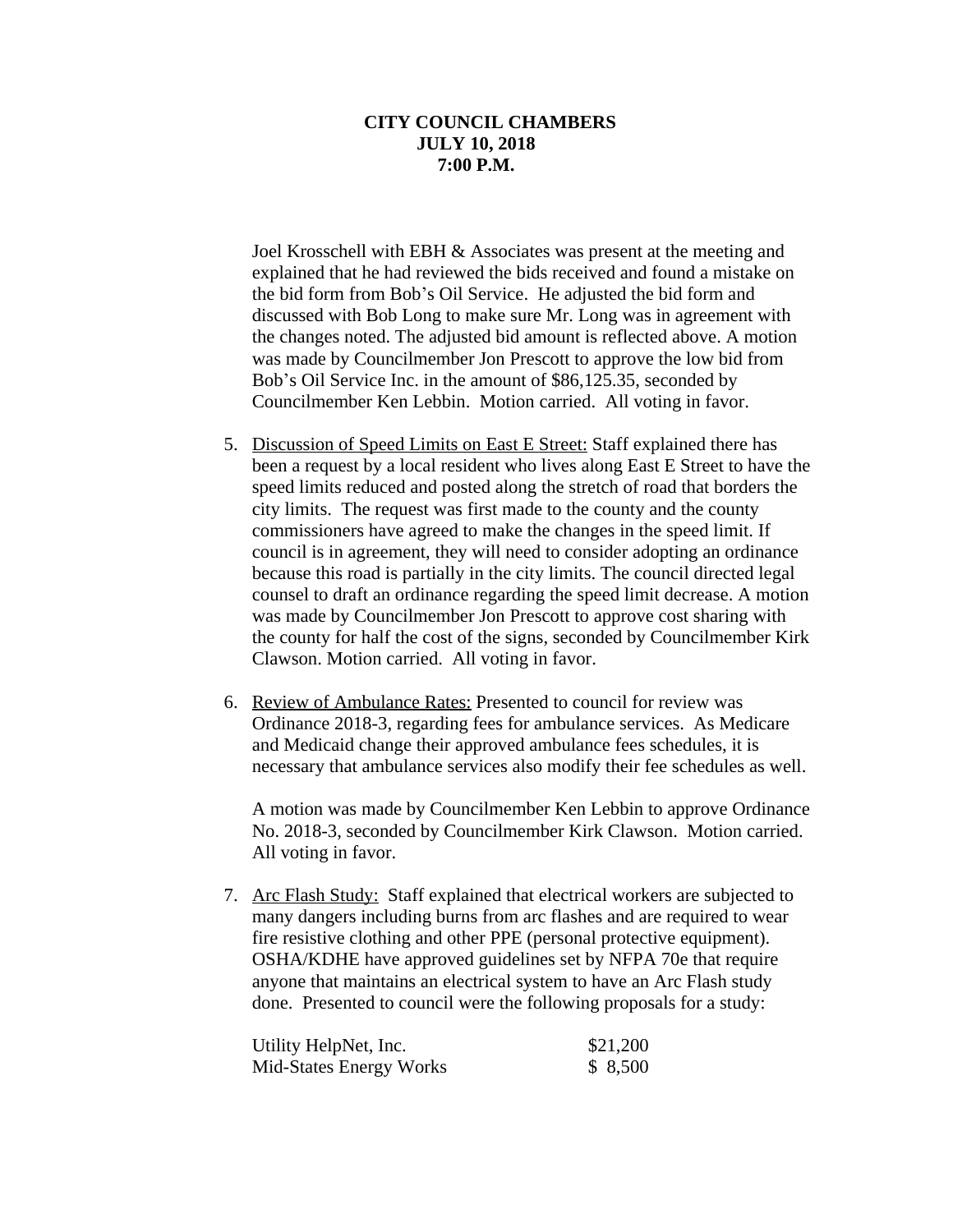Staff explained that Mid-States Energy Works proposal is much lower because they installed the switch gear several years ago and have a lot of the necessary information already. He also explained that the proposal from Utility HelpNet, Inc is a more comprehensive study which would provide more information than we need to meet the requirements. A motion was made by Councilmember Jon Prescott to approve the quote from Mid States Energy Works in the amount of \$8500, seconded by Councilmember Kirk Clawson. Motion carried. All voting in favor.

- 8. Wastewater Treatment Plant Report: Staff explained the State of Kansas has a Nutrient Reduction Plan for effluent discharge from wastewater treatment facilities into streams and rivers. KDHE has determined there is a problem with high phosphorus levels. KDHE recommended WSU do an analysis of the plant and explain what options could be implemented to solve the phosphorus problem. Staff reported the WSU analysis was completed and the report was given to council for review. The report noted possible recommendations to include attempting to optimize the existing system for increased phosphorus removal or the possibility of installing chemical pumps and start treating with chemicals, which could be very costly. Staff discussed there may be a need to engage an engineering firm to perform a study and make additional recommendations. The City is also waiting on an evaluation of our system by a representative of Omni-Flo.
- 9. KPP/City Solar Project: Staff explained the KPP has proposed to member cities the opportunity to install a small community solar array, a 25 KW unit, 12ft x160ft, approximately 92 panels. The cost would be shared between the City and KPP. The city's share of expense is expected to be approximately \$20,000 to \$25,000. The major concern of the council is the economic feasibility. After much discussion, it was decided to table the issue awaiting more information.

# **REPORTS**:

- 1. Municipal Court Report: Presented to Council was the Municipal Court Report for June, 2018.
- 2. Utilities Production Report: Presented to Council was the Utilities Production Report.
- 3. Staff Reports:
	- a) Staff suggested setting a zoning study session for July 30<sup>th</sup>